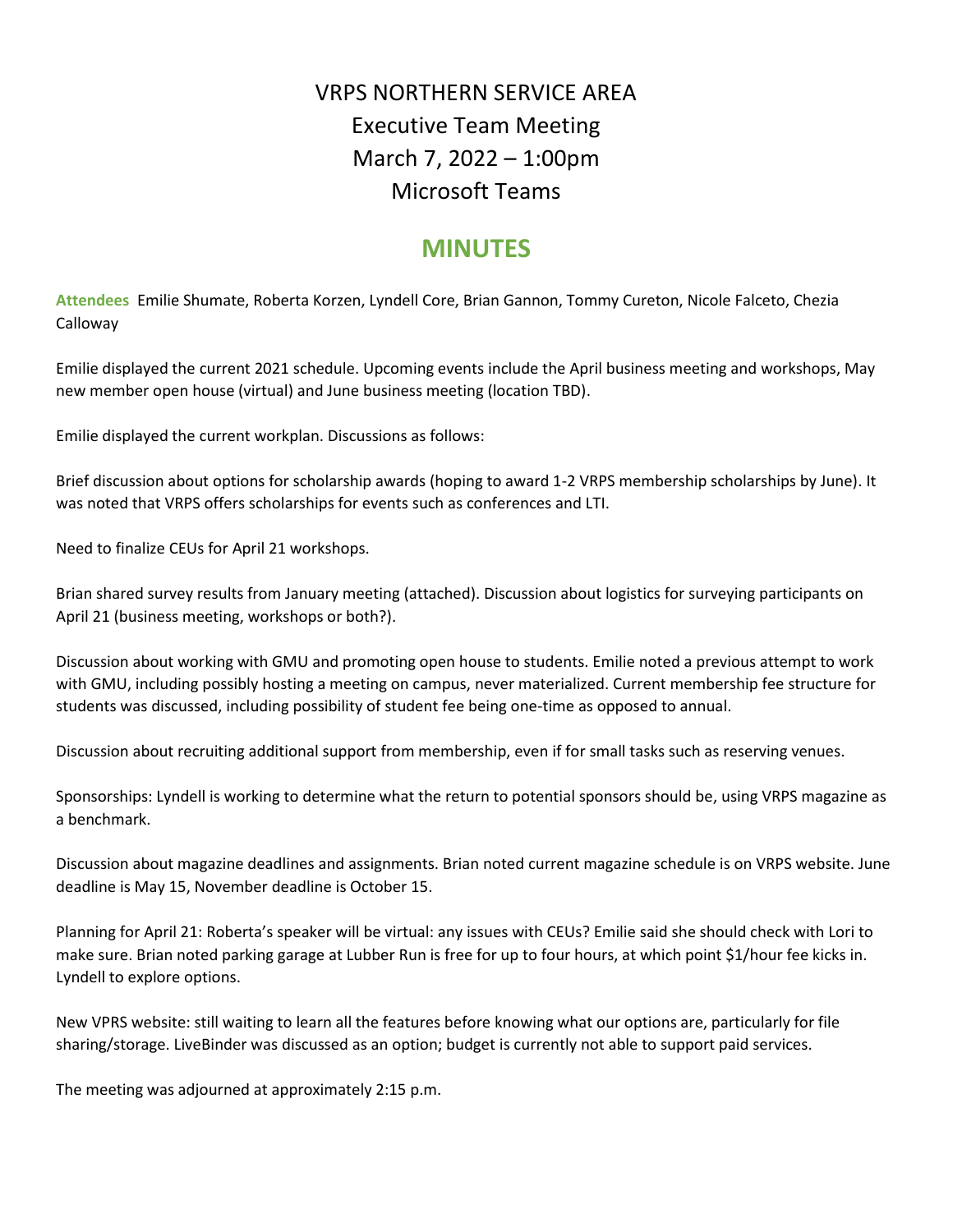# **Comment report**

Lists all the questions in the survey and displays all the free text responses to these questions, if applicable.

### **Table of contents**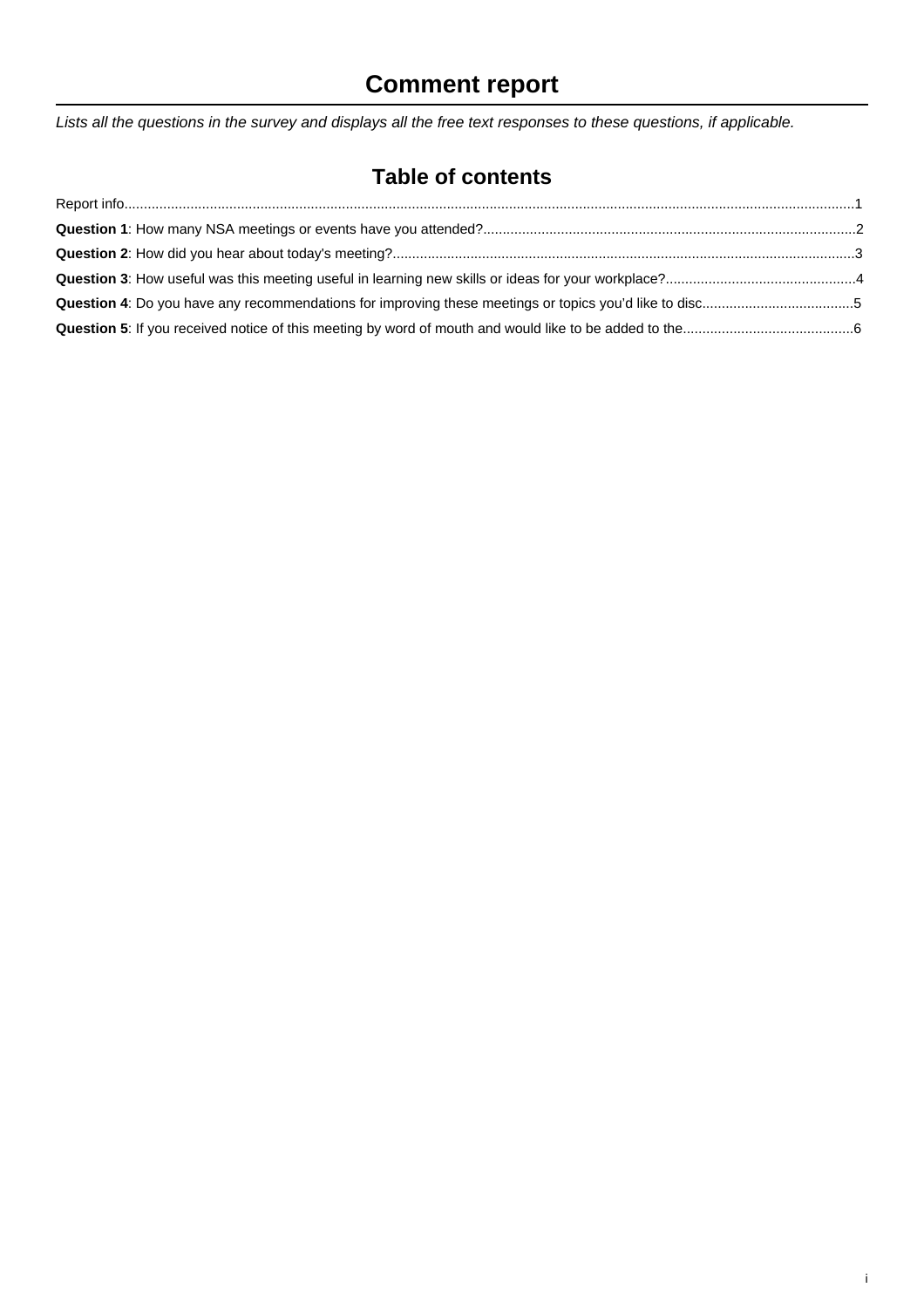## <span id="page-2-0"></span>**Report info**

**Stored responses:** 17 **Number of completed responses:** 17

**Report date:** Friday, March 25, 2022 11:50:37 AM EDT **Start date:** Wednesday, February 16, 2022 12:14:00 PM EST **Stop date:** Tuesday, February 22, 2022 12:14:00 PM EST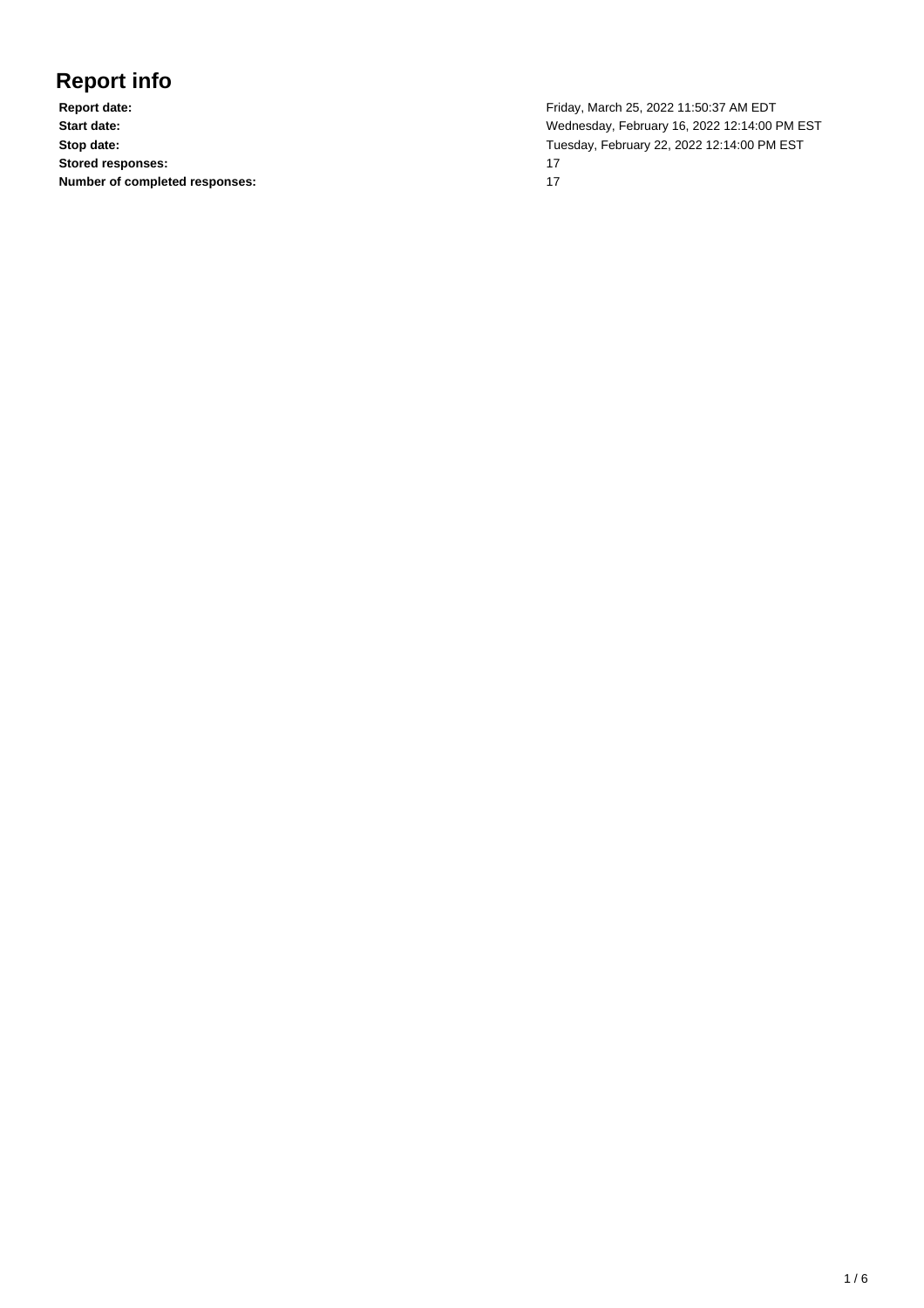### <span id="page-3-0"></span>**How many NSA meetings or events have you attended?**



### **Frequency table**

| <b>Choices</b>            |                |          | <b>Absolute</b><br>frequency | Cum.<br>absolute<br>frequency | <b>Relative</b><br>frequency | Cum.<br>relative<br>frequency | <b>Adjusted</b><br>relative<br>frequency | Cum.<br>adjusted<br>relative<br>frequency |
|---------------------------|----------------|----------|------------------------------|-------------------------------|------------------------------|-------------------------------|------------------------------------------|-------------------------------------------|
| This was my first one     |                |          | 3                            | 3                             | 17.65%                       | 17.65%                        | 17.65%                                   | 17.65%                                    |
| $2 - 5$                   |                |          | 6                            | 9                             | 35.29%                       | 52.94%                        | 35.29%                                   | 52.94%                                    |
| $5 - 10$                  |                |          | $\overline{2}$               | 11                            | 11.76%                       | 64.71%                        | 11.76%                                   | 64.71%                                    |
| More than I can remember! |                |          | 6                            | 17                            | 35.29%                       | 100%                          | 35.29%                                   | 100%                                      |
| Sum:                      |                |          | 17                           |                               | 100%                         |                               | 100%                                     | $\overline{\phantom{0}}$                  |
| Not answered:             |                |          | 0                            | ۰                             | $0\%$                        | $\overline{\phantom{a}}$      |                                          |                                           |
| Average:                  | 2.65           | Minimum: |                              |                               | Variance:<br>1.37            |                               |                                          |                                           |
| Median:                   | $\overline{2}$ | Maximum: |                              | 4                             |                              | Std. deviation:               | 1.17                                     |                                           |

**Total answered: 17**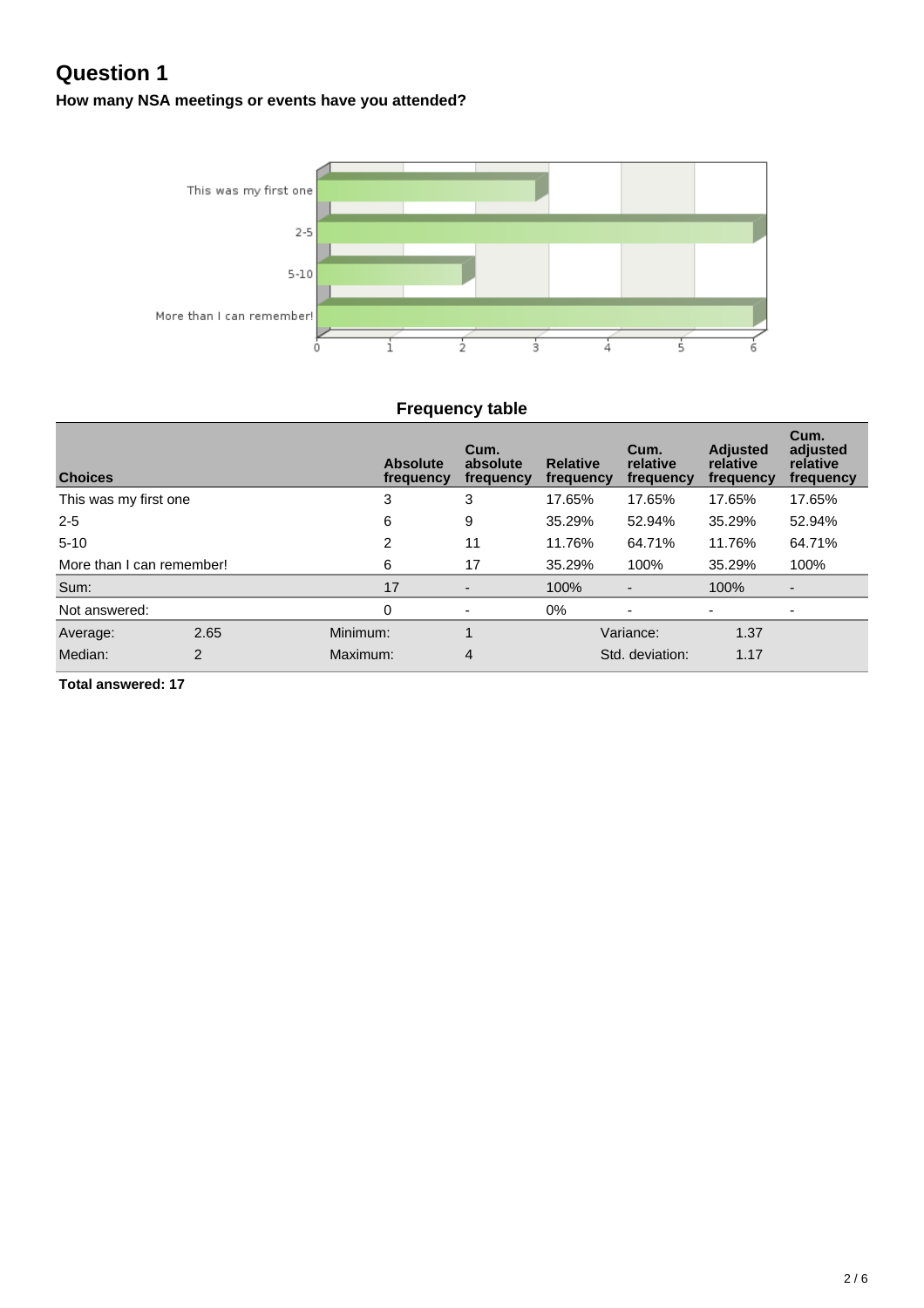### <span id="page-4-0"></span>**How did you hear about today's meeting?**



### **Frequency table**

| <b>Choices</b>         |      |          | <b>Absolute</b><br>frequency | Cum.<br>absolute<br>frequency | <b>Relative</b><br>frequency | Cum.<br>relative<br>frequency | <b>Adjusted</b><br>relative<br>frequency | Cum.<br>adjusted<br>relative<br>frequency |
|------------------------|------|----------|------------------------------|-------------------------------|------------------------------|-------------------------------|------------------------------------------|-------------------------------------------|
| <b>VRPS Newsletter</b> |      |          | 3                            | 3                             | 17.65%                       | 17.65%                        | 17.65%                                   | 17.65%                                    |
| <b>NSA E-Blast</b>     |      |          | 5                            | 8                             | 29.41%                       | 47.06%                        | 29.41%                                   | 47.06%                                    |
| Outlook Invite         |      |          | 8                            | 16                            | 47.06%                       | 94.12%                        | 47.06%                                   | 94.12%                                    |
| Other                  |      |          |                              | 17                            | 5.88%                        | 100%                          | 5.88%                                    | 100%                                      |
| Sum:                   |      |          | 17                           |                               | 100%                         | $\overline{\phantom{0}}$      | 100%                                     | $\overline{\phantom{a}}$                  |
| Not answered:          |      |          | 0                            |                               | $0\%$                        | $\overline{\phantom{0}}$      |                                          |                                           |
| Average:               | 2.47 | Minimum: |                              |                               |                              | Variance:<br>1.01             |                                          |                                           |
| Median:                | 3    | Maximum: |                              | 5                             |                              | Std. deviation:               | 1.01                                     |                                           |

#### **Total answered: 17**

Last choice text input

January Social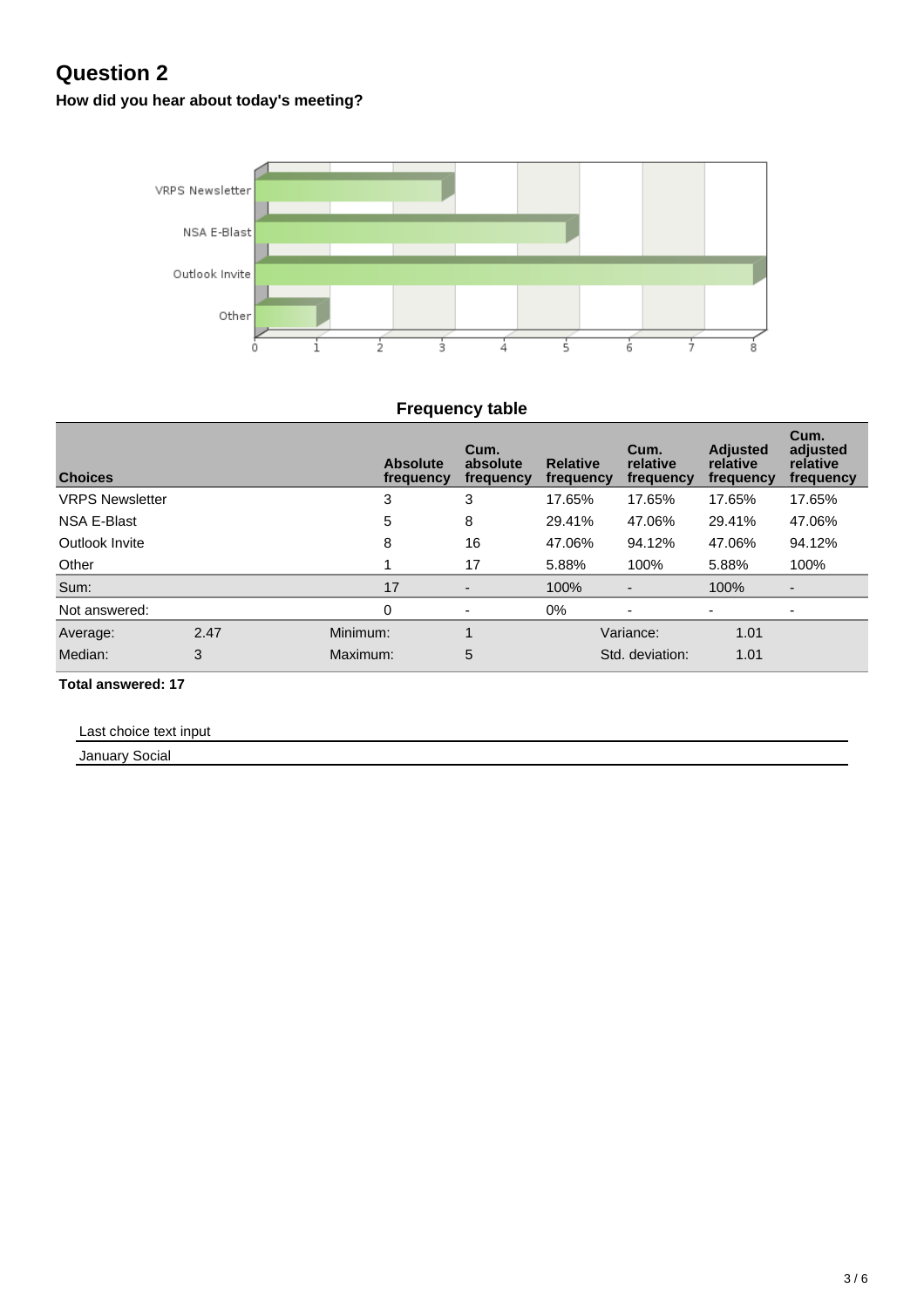<span id="page-5-0"></span>**How useful was this meeting useful in learning new skills or ideas for your workplace?**



### **Frequency table**

| <b>Levels</b>  |      | <b>Absolute</b><br>frequency | Cum.<br>absolute<br>frequency | <b>Relative</b><br>frequency | Cum.<br>relative<br>frequency | <b>Adjusted</b><br>relative<br>frequency | Cum.<br>adjusted<br>relative<br>frequency |
|----------------|------|------------------------------|-------------------------------|------------------------------|-------------------------------|------------------------------------------|-------------------------------------------|
| N/A            |      | $\overline{2}$               | 2                             | 11.76%                       | 11.76%                        | 12.5%                                    | 12.5%                                     |
| 2              |      |                              | 3                             | 5.88%                        | 17.65%                        | 6.25%                                    | 18.75%                                    |
| 3              |      | 6                            | 9                             | 35.29%                       | 52.94%                        | 37.5%                                    | 56.25%                                    |
| $\overline{4}$ |      | 5                            | 14                            | 29.41%                       | 82.35%                        | 31.25%                                   | 87.5%                                     |
| 5 (Excellent)  |      | $\overline{2}$               | 16                            | 11.76%                       | 94.12%                        | 12.5%                                    | 100%                                      |
| Sum:           |      | 16                           |                               | 94.12%                       |                               | 100%                                     | $\overline{\phantom{a}}$                  |
| Not answered:  |      |                              |                               | 5.88%                        | $\overline{\phantom{0}}$      | ۰                                        | $\overline{\phantom{0}}$                  |
| Average:       | 3.57 | Minimum:                     | $\overline{2}$                |                              | Variance:<br>0.73             |                                          |                                           |
| Median:        | 3.5  | Maximum:                     | 5                             |                              | Std. deviation:               | 0.85                                     |                                           |

#### **Total answered: 16**

#### Text input

#### Love the sharing

It was my first meeting so it was helpful to hear from other jurisdictions and learn the meeting agenda and information that is typically shared.

It's pretty fast paced. Organized and responsive to contributors to leave remarks in the comments for follow up and connections. The energy and enthusiasm was contagious.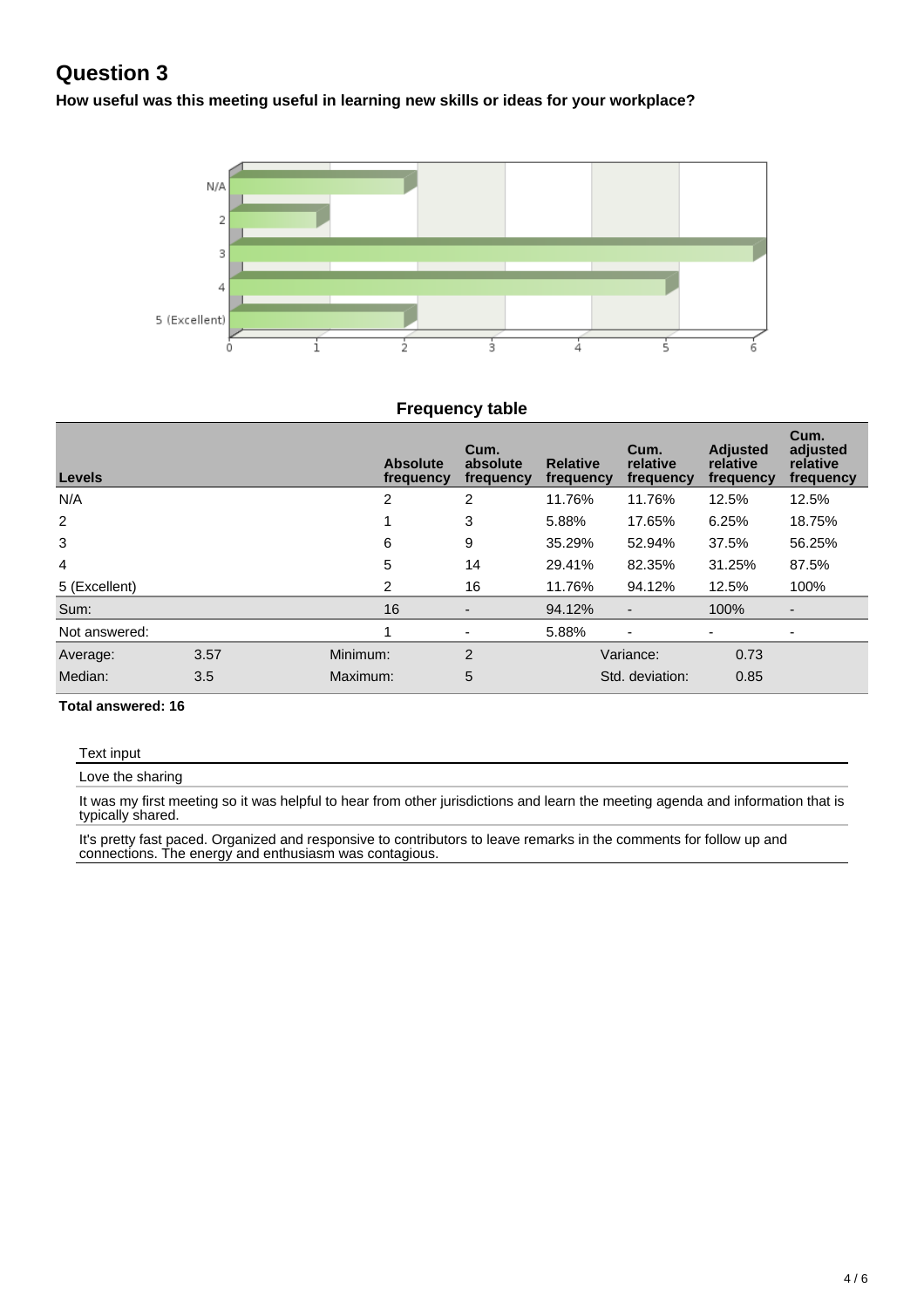### <span id="page-6-0"></span>**Do you have any recommendations for improving these meetings or topics you'd like to discuss at a future meeting?**

#### Text input

I always like to hear from each agency on what they are doing - programming, special events, new software, hiring processes, etc.

I would be very interested in the Special Events Resource Group. Many years ago I was heavily involved with the Aquatics Resource Group and am eager to get back into VRPS and NSA :)

Not right now. the round table is helpful!

#### no its dynomite!

NSA training opportunities that we can send our staff to in order to increase connection to the industry. See if there is interest in starting a NPRA Certification Study Group. Would jurisdictions be interested in conducting a Summer job fair in April at a central location that we can all contribute to plan, pay for space, and strategically advertise.

Keep the agenda up on the screen, highlight which item we are on so participants can also keep track of agenda items and people coming in late know where we are in the agenda

I was attending my first meeting to get an idea of what these meetings entail. I have reached out to potentially join a subcommittee

Would it benefit to have themes? I think everyone has been really busy and today we rolled through quickly. But didn't really cover any topics besides general updates.

#### Not just yet.

I appreciate you keeping on time and the roundtable dis cussions. Staying very organized and on topic is great!

Covid updates please!